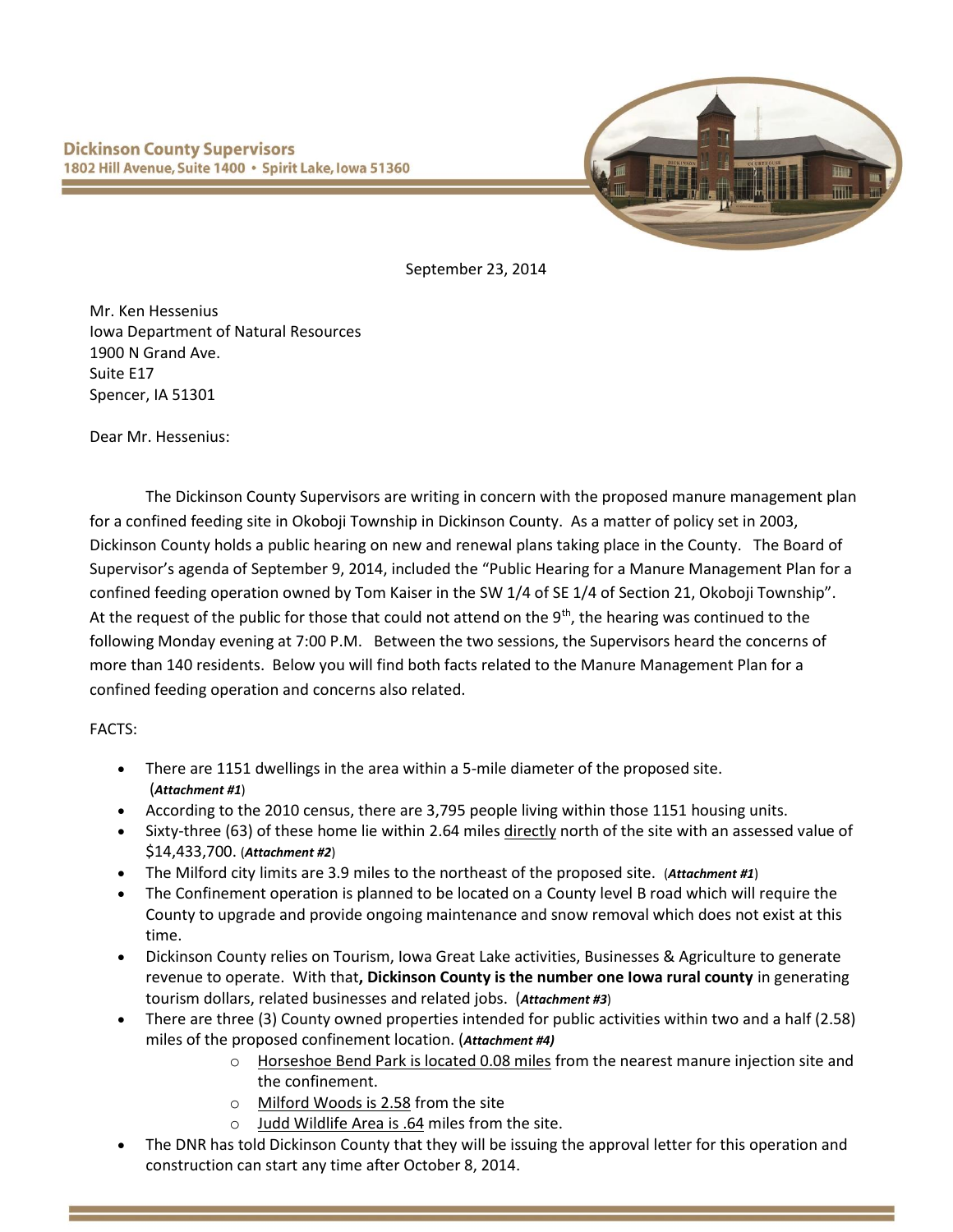The confinement site will be approved for up to 2,400 animals at one time.

CONCERNS expressed by the public and by Dickinson County:

- Health Air Quality & Water Quality issues as related to confinement locations including Pathogens, antibiotics & flooding causing effluent to run over ground.
	- $\circ$  There are many children living in the vicinity of and/or visiting Horseshoe Bend that could be affected by a negative air quality. Many school activities take place at the Park as well as recreational activity year around.
	- $\circ$  Of Dickinson County's non tourist population (16,955), 23.4% are over 65 and more vulnerable to negative air and water qualities. 23.4% is nearly 9% higher than overall Iowa. *(Source – State & County Quick Facts, US Census Bureau)*
- Loss of tourism dollars Arnold's Park Amusement Park is approximately 6.51 miles northeast from the proposed site. Annual visitation to the amusement park alone is estimated to be over 299,700, producing over 1.7 million tourism dollars.
- Loss of property taxes there are lots of reports and studies related to reduction in property values which ultimately is a loss in property taxes. Refer to the property values within just 2.64 miles north of the proposed site. Attachment 2
- Possible expansion of the operation means more exposure The Manure Management Plan states that a maximum of 2400 animals will be confined at a time with an estimated 993,600 gallons of total manure produced by these 2400 animals. However, the estimated annual production for the facility will be 6000 animals and approximately 2,484,000 gallons of manure produced annually. It is important to emphasis that the permit allows 2400 animals per confinement and not per designated area, meaning that additional confinements will be able to be built with no future regulation as long as a revised manure management plan is submitted.

As the Department of Natural Resources is well aware, Dickinson County relies on agriculture, industry and tourism to promote our economic well-being. For decades, these economic forces have worked in harmony such that Dickinson County is today one of the fastest-growing and most economically stable regions in the state. We do, however, sense a conflict between animal confinement operators, appliers of manure, and local citizens concerned about the quality of life we offer to our residents and to the thousands of visitors we enjoy.

As you also know, the Master Matrix does little to address concerns over odor and air pollution incidental to the operation of animal confinement facilities and the spread of manure generated by those facilities. While we are conscious of the fact that we remain a rural county, with agriculture as an essential component of our success, we are nonetheless confronted more and more frequently with conflicts between these elements that we feel the DNR is powerless to control.

The purpose of this letter is to express our frustration that the current laws and regulations do not adequately address the need for environmental control by the DNR in matters of this nature.

Given the above facts and concerns, we as a Board of Supervisors question the wisdom of applying manure in this area along with the location of the confinement. However, we have been advised by the DNR